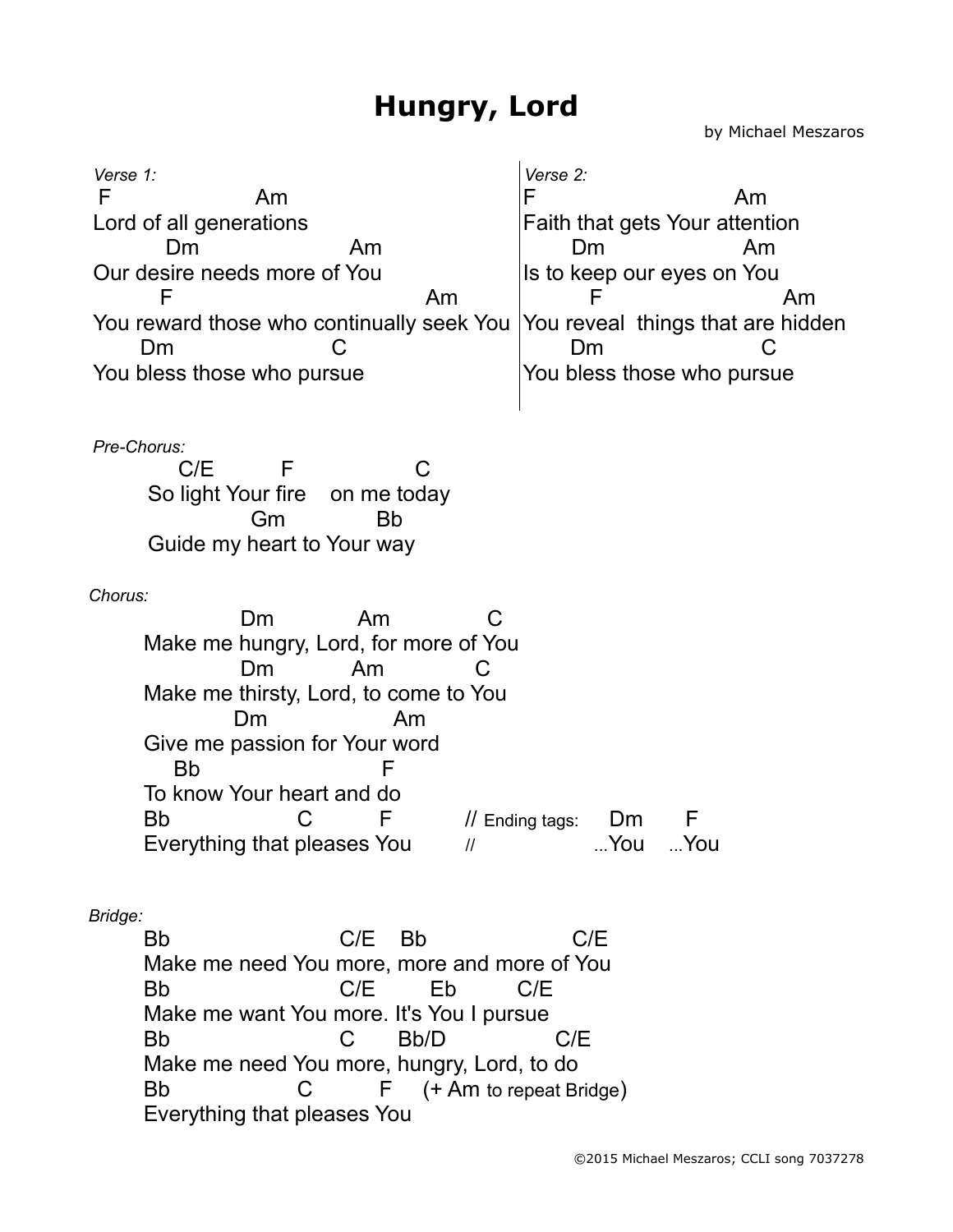**Michael Meszaros**



© 2015 Michael Z Meszaros All rights reserved. CCLI Song 7037278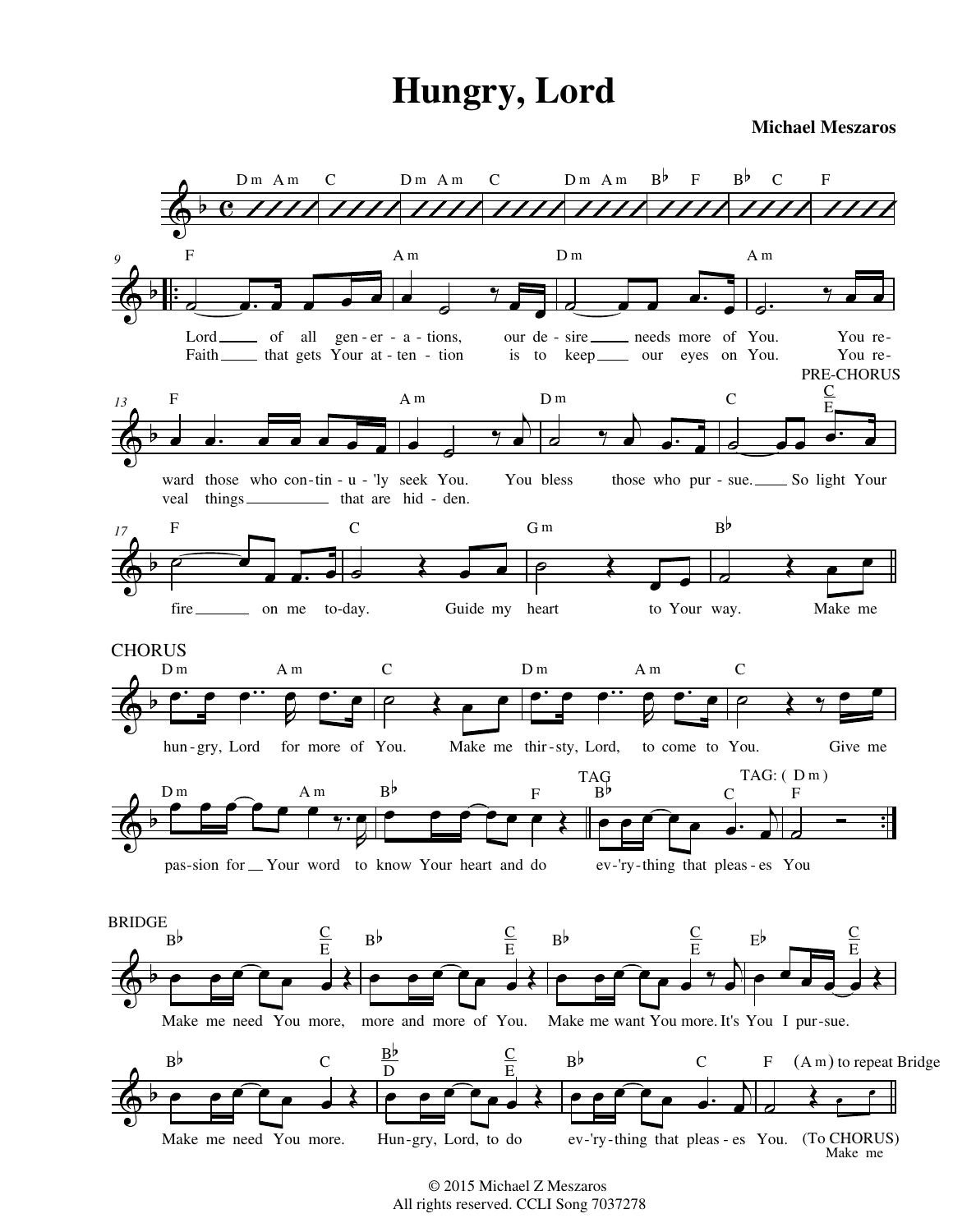

© 2015 Michael Z Meszaros All rights reserved. CCLI Song 7037278

Strings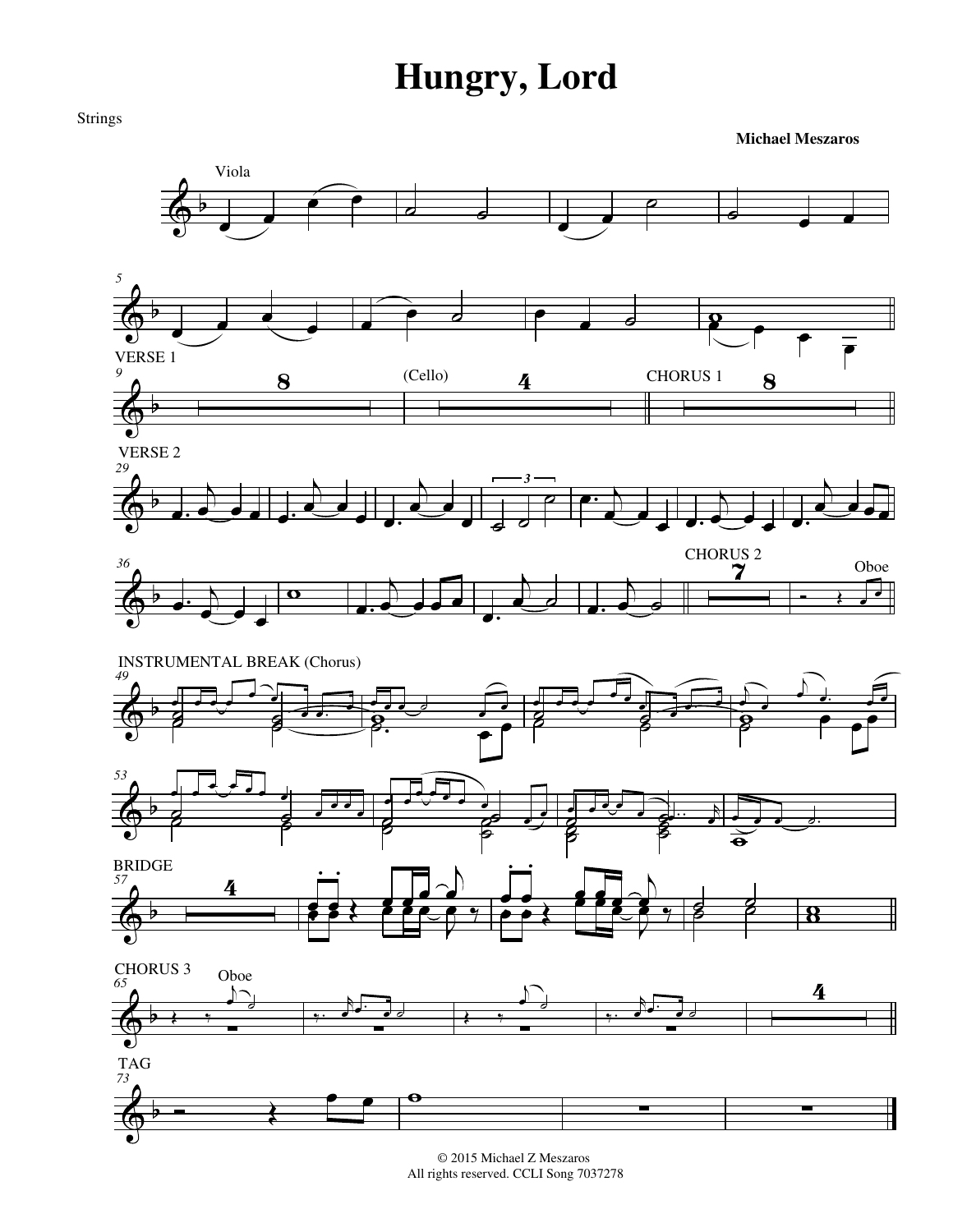Oboe (C Instrument) **Michael Meszaros**